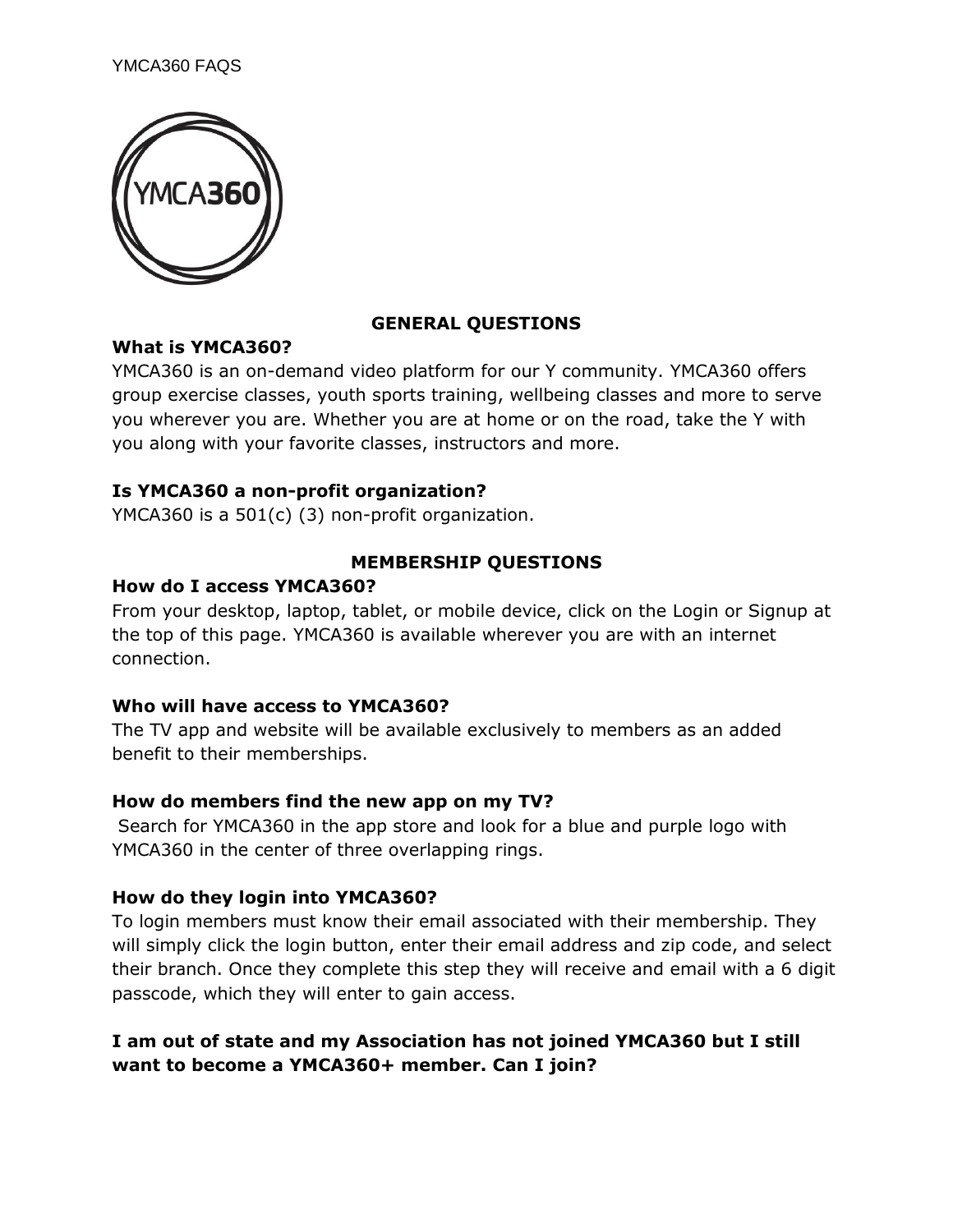Only members of YMCA360 partners can gain access. We suggest reaching out to your local YMCA about joining YMCA360. Email [info@ymca360.org](mailto:info@ymca360.org) to learn more.

## **Why should I choose YMCA360 over another platform?**

YMCA360 is the ultimate healthy living digital experience. With YMCA360, healthy living for people of all ages and activity levels is possible anytime, anywhere. The robust digital experience combines immersive, healthy living with the values of the YMCA in a transformational presentation utilizing best-in-class people, programs and systems delivering the ultimate connected community. More than 500 ondemand exercise classes and programs are accessible 24/7 to provide another way to engage with the Y from home or when a branch isn't nearby. More than just group exercise, YMCA360 has something for everyone of any age or interest. Enjoy nutrition classes, personal training, sports training, kids programming, art classes and more all in a mobile, web or TV experience.

# **GENERAL TECHNOLOGY QUESTIONS**

## **Can I set parental controls?**

YMCA360 does not offer parental control settings. It is the mission of YMCA360 to create digital content that is healthy living for all and reflects our Christian mission, vision and values.

# **I am having buffering issues/the video player isn't working. What do I do?**

If you're having buffering issues, try the following:

- 1. Pause the video for a few minutes
- 2. Quit other background programs
- 3. Limit the amount of devices connected to your network
- 4. Restart your router
- 5. Restart your web browser or streaming application
- 6. Move closer to your router

## **Can videos be downloaded to watch offline?**

At this time, YMCA360 videos cannot be downloaded.

## **There's no audio or the audio is too loud/low or out of sync. What do I do?**

If you're having audio issues, try the following:

- 1. Pause the video for a few minutes
- 2. Restart your web browser or streaming application
- 3. Make sure your Bluetooth is not connected to external speakers

## **Does YMCA360 work on desktop and mobile?**

YMCA360 is available for select partner associations via a mobile app and for all partner associations via a website and TV app.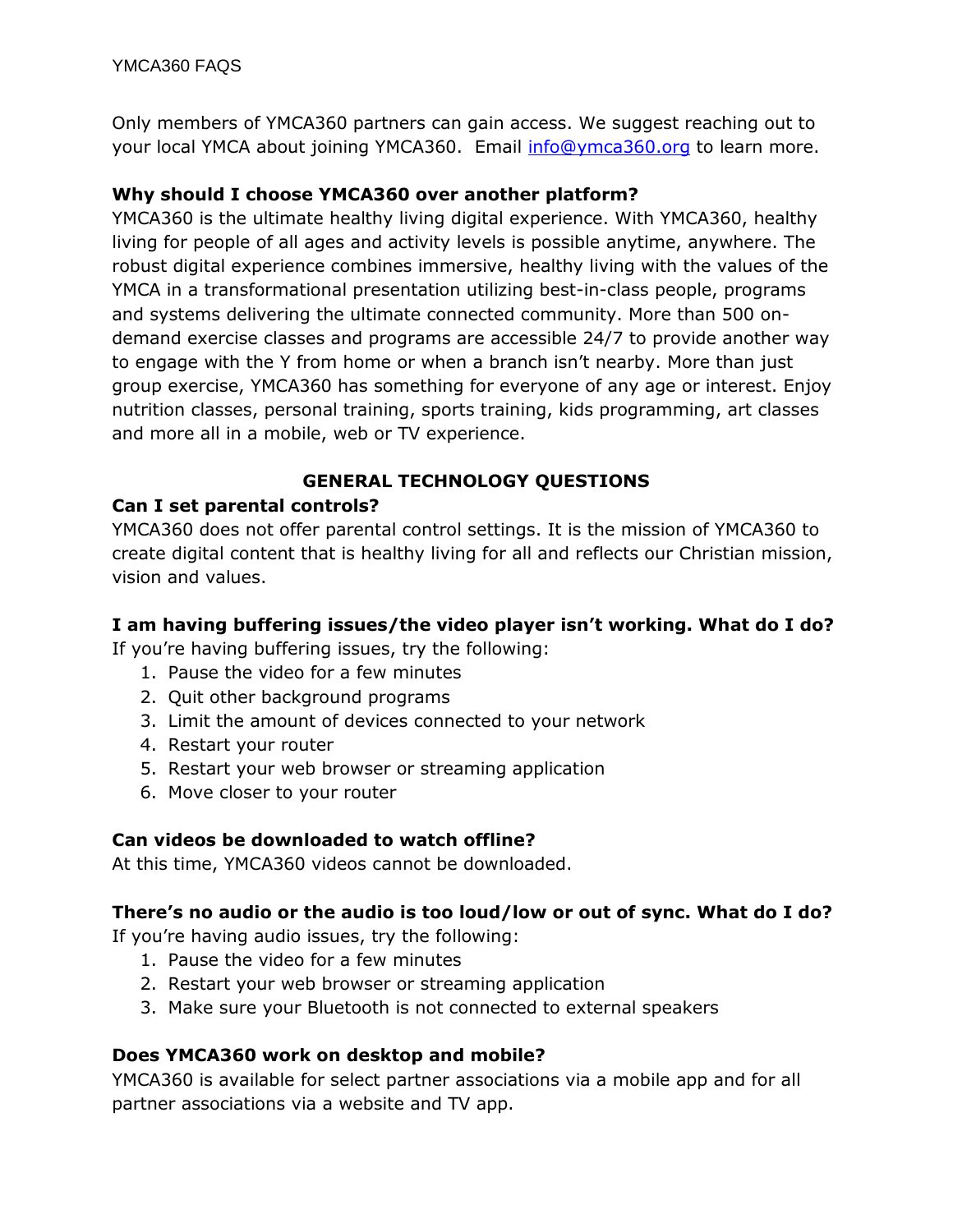## **Who hosts the YMCA360 videos?**

Our videos are hosted via Wistia, ensuring optimal access.

## **The video player isn't working for me. Help!**

Please visit Wistia's troubleshooting page for options to troubleshoot: <https://wistia.com/support/troubleshooting/playback-troubleshooting>

## **I saw a message about casting YMCA360. What does casting mean?**

Casting means that you can send YMCA360 content from your phone, iPad or tablet to your TV.

## **How do I cast YMCA360?**

iPhone users: <https://wistia.com/support/troubleshooting/playback-troubleshooting>

Android phones: <https://support.google.com/androidtv/answer/9397760?hl=en>

Chromecast: <https://support.google.com/chromecast/answer/3006709?hl=en>

## **Is YMCA360 keeping my data safe?**

The Y is always concerned about your safety, both in-person and online. To view our full privacy policy, please join us on our [privacy policy page.](https://ymca360.org/privacy-policy)

# **TV APP/WEBSITE QUESTIONS**

# **What devices and platforms are supported? How can I recommend a platform?**

YMCA360 is now available to steam on AppleTV, iPhone, Android, and iPad. We will be launching on AndroidTV and Roku very soon. To recommend a platform, please email info@ymca360.org.

# **Why can't I play videos without an account anymore?**

As of January 18, 2021, the website and video content at YMCA360.org will no longer be free to the public as we are transitioning to a membership model. The current website will remain live for members access and for non-members to join (if your Association is currently a YMCA360 partner). If you currently link to the URL from your website or other communication areas, it will remain active as the point of entry, however, the links to individual videos or content will no longer work.

If your Association is currently a YMCA360 Partner, your members will be given access to the platform via our custom member login/authentication. If not, they will redirect to a "contact your Association to get YMCA360" message. We are currently accepting new partners to the YMCA360 partnership program.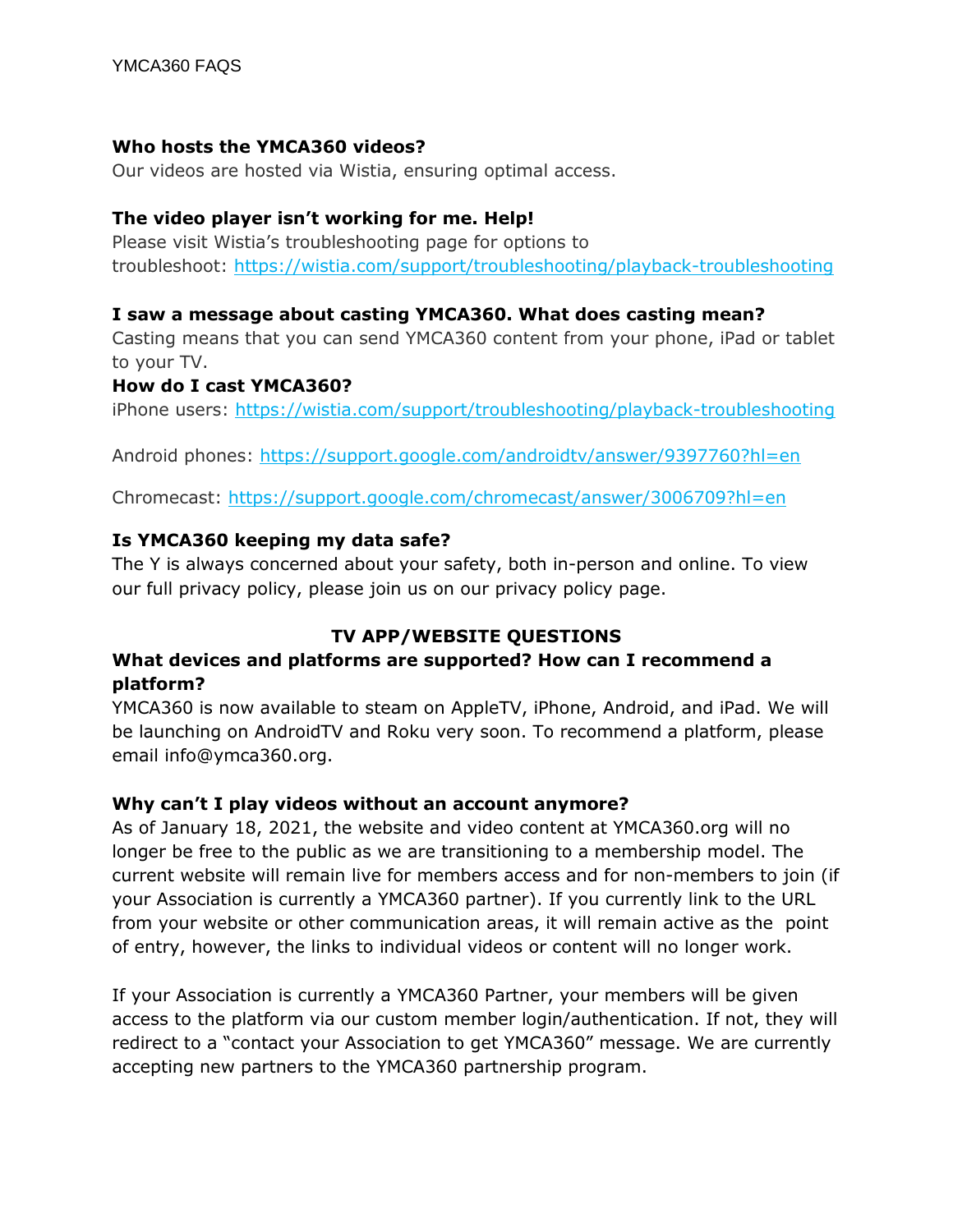## **Can I create profiles for my family members?**

At this time each family member must login using their own email address. This will give each family member their own personalized YMCA360 experience.

# **Can I change my email address? If I change my email address, does it change my email on file with my YMCA?**

To change your email address, please contact your local YMCA.

## **I am a member of a YMCA and live over 50 miles away from my closet branch. Can I still log in?**

Yes! To access YMCA360 please contact the YMCA nearest you to become a member.

# **I'm a member of the YMCA but I can't login. What do I do next?**

Please contact your local YMCA.

# **ON DEMAND QUESTIONS**

# **I don't see my favorite class here. When will it be added?**

We will continue to add classes as they come available. If you have specific requests, please contact [info@ymca360.org](mailto:info@ymca360.org)**.** 

# **What do I need for the classes?**

For details on equipment needed, check the description of a class before you begin.

# **What if I don't have home gym equipment?**

There are many classes that don't need any equipment at all. We encourage you to explore the classes to see what ones will work for you and the equipment you have at home.

For small weights, try using home goods such as canned goods.

Remember, getting up and moving is what matters most, along with having fun. Get your heart rate up and don't stress if you aren't lifting your normal weight.

# **What if I cannot do some of the exercises?**

Please modify each class to exercise levels that work best for you. That may mean limiting the number of sets or reps or skipping some of the exercises altogether. Do not worry if you cannot do something - you can always try and work up to it when you have built up strength, experience or confidence!

## **How do I provide feedback based on my experience?**

To provide feedback, please contact [info@ymca360.org](mailto:info@ymca360.org)**.**